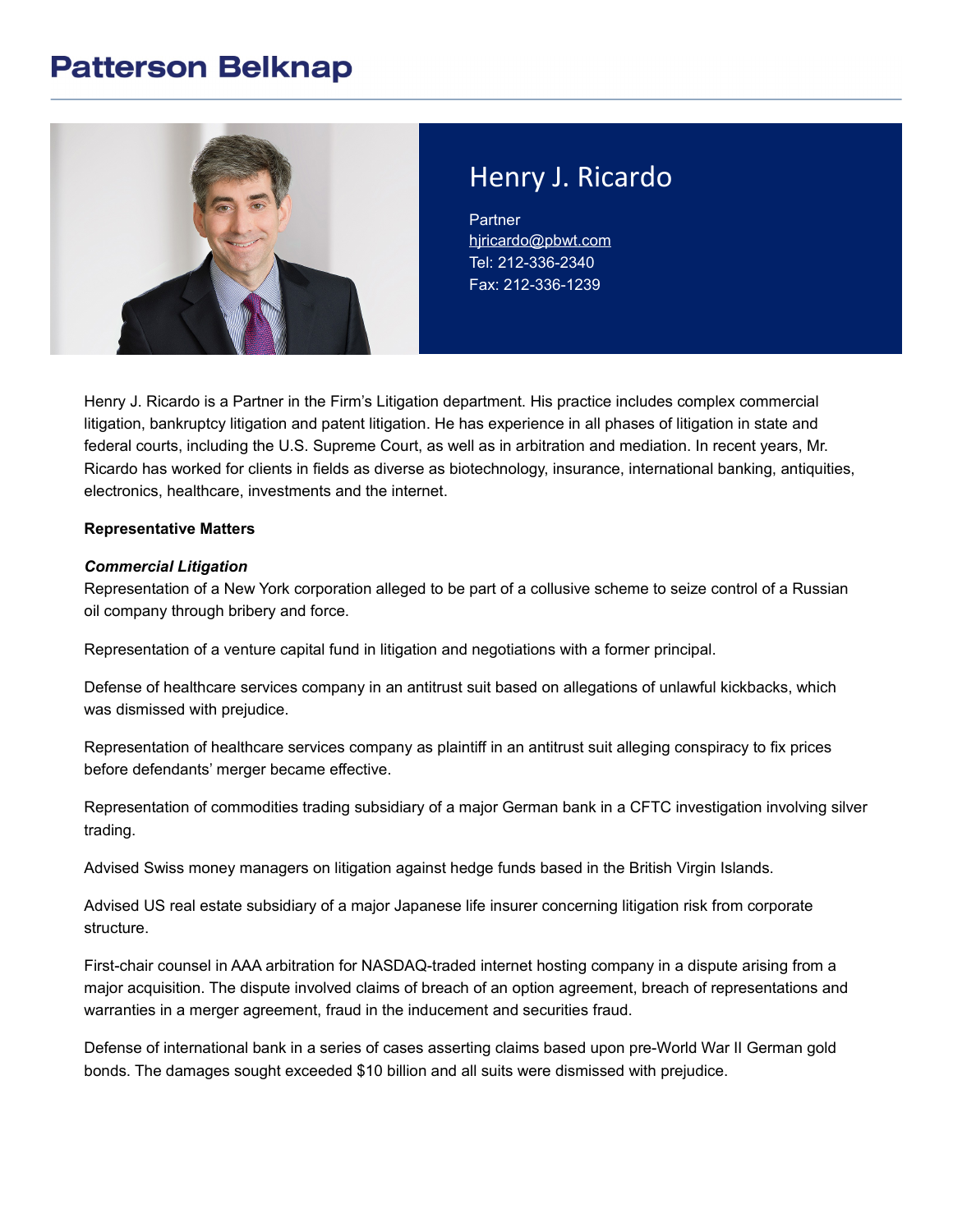# **Patterson Belknap**

Representation of major transport company in a bondholder suit challenging a proposed spin-off transaction based on indenture provisions, the Trust Indenture Act and fraudulent conveyance statutes. The suit was dismissed as a matter of law, which was affirmed on appeal. Mr. Ricardo argued the successful appeal.

Representation of financial firm in connection with a partnership dispute involving the Mall of America.

Representation of aerospace company in connection with a dispute arising out of a private equity investment, handling mediation and negotiating a settlement before the start of formal discovery.

Defense of multiparty dispute concerning control of a NYSE company that included claims of civil conspiracy, lender liability, securities fraud and professional malpractice. The client won multiple summary judgment motions, leading to a settlement.

#### *Bankruptcy and Insolvency Litigation*

Representation of monoline insurer in Wisconsin insurance rehabilitation proceeding involving \$60 billion segregated account of troubled policies and liabilities. Delivered closing argument at successful rehabilitation plan confirmation hearing. Work on this matter included winning court approval for an approximately \$16 billion settlement of exposures related to credit default swaps with respect to collateralized debt obligations backed by asset-backed securities.

Representation of major energy company in a successful motion to reopen its bankruptcy case to enforce its plan confirmation order against environmental claimants, which was affirmed on appeal by the U.S. District Court for the Southern District of New York.

Representation of an international bank in matters relating to terminated derivatives contracts in the Lehman Brothers bankruptcy.

Representation of a member of the creditors committee in the Tribune Company bankruptcy in connection with the plan confirmation process.

Representation of international bank in an adversary proceeding alleging participation in a fraudulent high-yield investment scheme.

Representation of major life insurance company in foreclosure and bankruptcy proceedings resulting from defaulted loans secured by commercial real estate.

Representation of lender group in connection with potential fraudulent conveyance challenges to LBO transaction.

#### *Intellectual Property Litigation*

Representation of a New York juice importer in false advertising litigation under the Lanham Act and New York General Business Law.

Representation of pharmaceutical company in a successful Seventh Circuit appeal, which reversed a district court decision reopening a terminated arbitration. The Seventh Circuit decision preserved a successful arbitration award concerning the royalty rate paid for certain cancer medication.

Representation of a major Japanese electronics manufacturer in a confidential mediation of potential patent litigation with a US-based competitor.